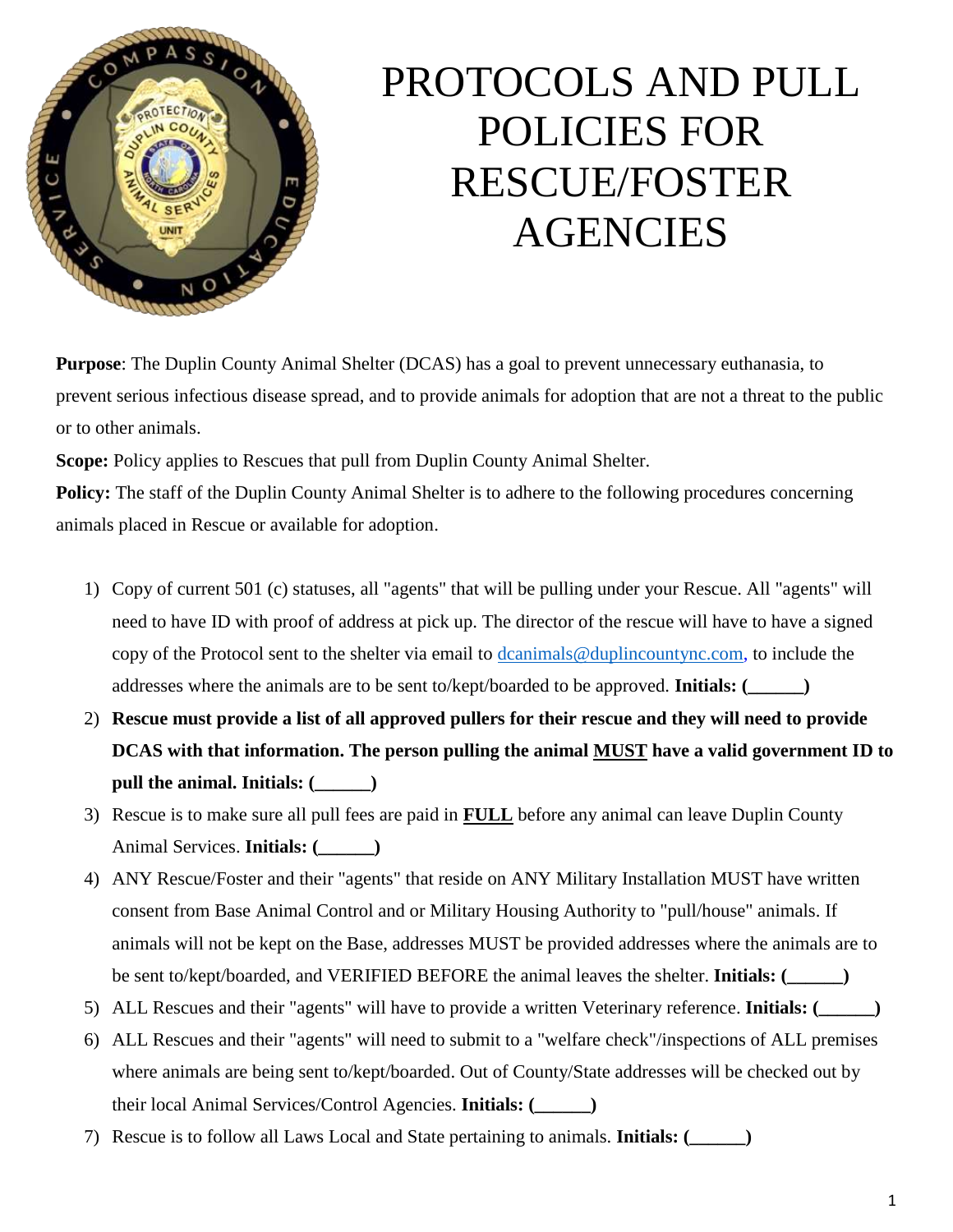## 8) **ALL Rescues and their "agents" are to provide proof of Veterinary care to include but not limited to:**

- a. PROOF of spay/neuter WITHIN 30 days from veterinarian stating your rescue does spay and neuter all animals. **Initials: (\_\_\_\_\_\_)**
- b. Current rabies vaccination for all animals over the age of 16 weeks per NC Law. Over 16 weeks will require vaccination before leaving premises.
	- **Initials: (\_\_\_\_\_\_)**
- c. Continuation of care for any animal that is "pulled" requiring veterinary care for medical conditions. **Initials: (\_\_\_\_\_\_)**
- 9) ALL Rescues and their "agents" are to use only reputable advertisement sites, such as Pet Finder and Rescue Me. Absolutely **NO** craigslist or yard sale pages. **Initials: (\_\_\_\_\_\_)**

#### 10) **All animals will be pulled from the hours of 12 to 4:45 Monday thru Friday**

### **NO EXCEPTIONS Initials: (\_\_\_\_\_\_)**

11) ALL animals leaving with rescue must be crated with crates provided by the rescue. **Initials: (\_\_\_\_\_\_)**

#### **DCAS does NOT provide crates.**

- 12) Rescue understands that once a commitment has been placed by the rescue that animal(s) minimum hold time, **SEVENTY-TWO (72)** hours at DCAS. After minimum hold time the (adoptable/rescue) animal(s) will be placed up for adoption or rescue which is on a first come, first serve basis. Adopters have priority over rescue. **Initials: (\_\_\_\_\_\_)**
- 13) Rescue accepts the animal as-is and assume all risk and financial responsibilities of adoption. I release and hold harmless DCAS, its officers and assigns, any previous owner or foster home, ALL liability associated with any illness of the animal, or damage or injury caused by the animal by any means. The Rescue accepts the animal as-is and all liability associated with any illness, health or otherwise of the animal which includes but is not limited to medically vulnerable animals such as neonates, young, weaned, geriatric or infirm animals. **Initials: (\_\_\_\_\_\_)**
- 14) I agree to seek immediate veterinary care upon transfer of vulnerable animals. I agree to provide the care recommend by the veterinarian to said animals. **Initials: (\_\_\_\_\_\_)**
- 15) I agree to **RETURN** this animal to DCAS upon demand, making no charges of any nature for licensing, care, food, or other services or items and also if for any reason I am unable to properly care for or keep this animal. Rescue agrees to pay any reasonable attorneys' fees, costs and court expenses if DCAS is forced to bring legal action against me to enforce this Agreement. **Initials: (\_\_\_\_\_\_)**
- 16) The Rescue understands any condemnation or denouncing of the Duplin County Animal Shelter or the staff of DCAS will result in automatic dismissal from this program. **Initials: (\_\_\_\_\_\_)**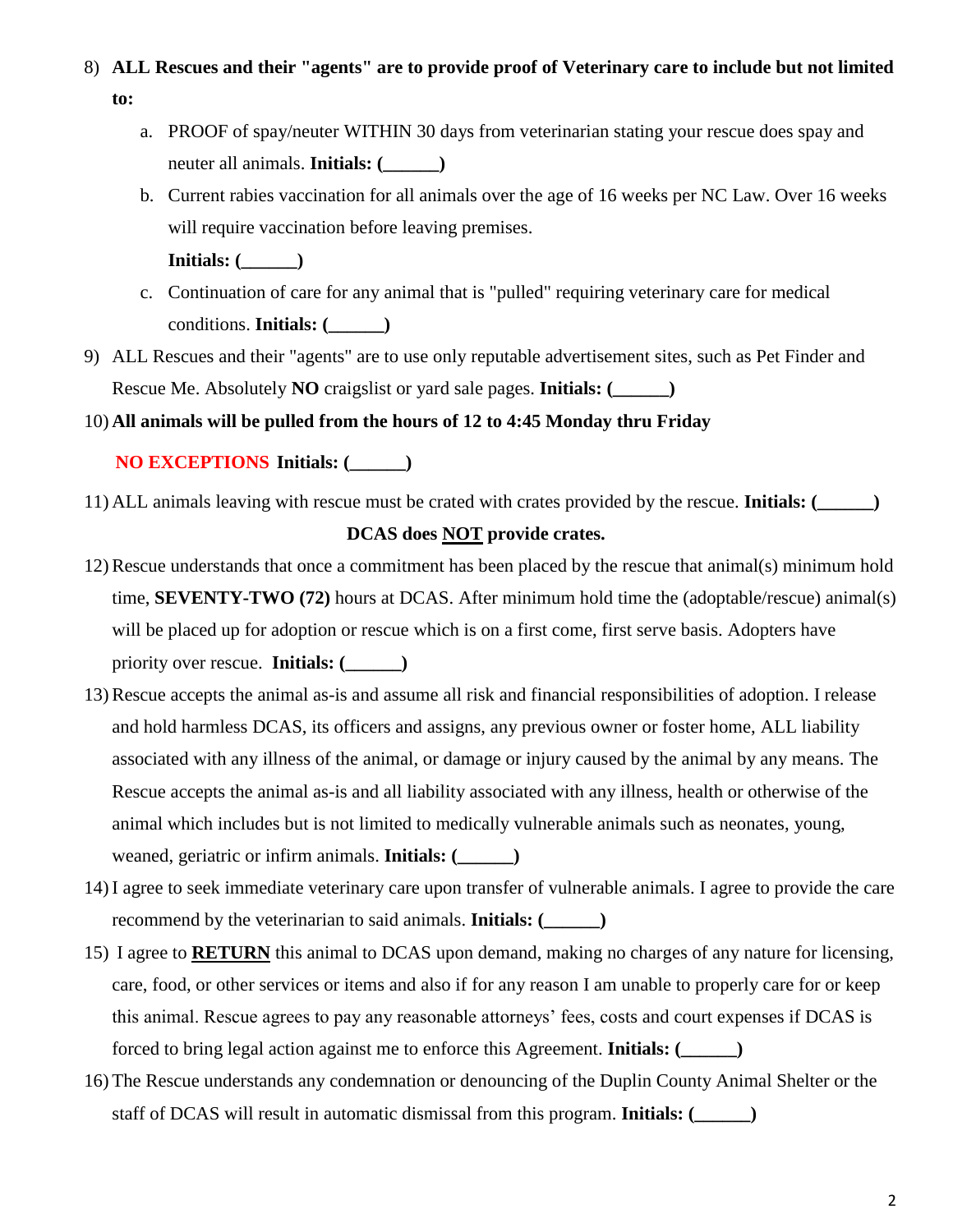17) The Rescue hereby certifies that I am financially and physically able to care for this animal. I understand that if for any reason I am no longer able to keep the animal in my program or do not want the pet any longer; I will notify DCAS at (910) 296-2159 EXT 1 for assistance, in re-homing the pet or to take possession of the pet if necessary.

**Initials: (\_\_\_\_\_\_)**

18) Rescues understand that Duplin County Animal Services reserves the right to deem Animals Adoptable or Non Adoptable and placed at the discretion of the DCAS Supervisor or his/her Staff, in the best interest of the animal.

**Initials: (\_\_\_\_\_\_)**

- 19) After 30 days, a FINAL DISPOSITION of the animals "pulled" from DCAS. The Rescue shall file with DCAS with information concerning their current status;
	- a. Adopted
	- b. Still under Veterinary care
	- c. Still in the Rescue/Foster network/system
	- d. Euthanized why

**Initials: (\_\_\_\_\_\_)**

## \*\* ALL ANIMALS LEAVING THE SHELTER MUST BE CRATED! \*\*

## **NO EXCEPTIONS**

| <b>TRANSFER FEES</b> |                                  |                                                   |  |  |
|----------------------|----------------------------------|---------------------------------------------------|--|--|
| <b>CANINE</b>        | \$25.00                          | <b>Exceptions:</b> Unweaned puppies still         |  |  |
|                      |                                  | nursing mom have no transfer fee – Transfer       |  |  |
|                      |                                  | fee applies to mom only.                          |  |  |
| <b>FELINE</b>        | \$20.00                          | <b>Exceptions:</b> Unweaned kittens still nursing |  |  |
|                      | (NO transfer fee unless rabies)  | mom have no transfer fee – Transfer fee           |  |  |
|                      | vaccine is requested by approved | applies to mom only.                              |  |  |
|                      | rescue contact)                  |                                                   |  |  |
|                      |                                  |                                                   |  |  |

\*ALL FEES COVER THE COST OF CARE AND HEALTH FOR THE ANIMALS DURING THERE STAY AT DUPLIN COUNTY

ANIMAL SERVICES.\*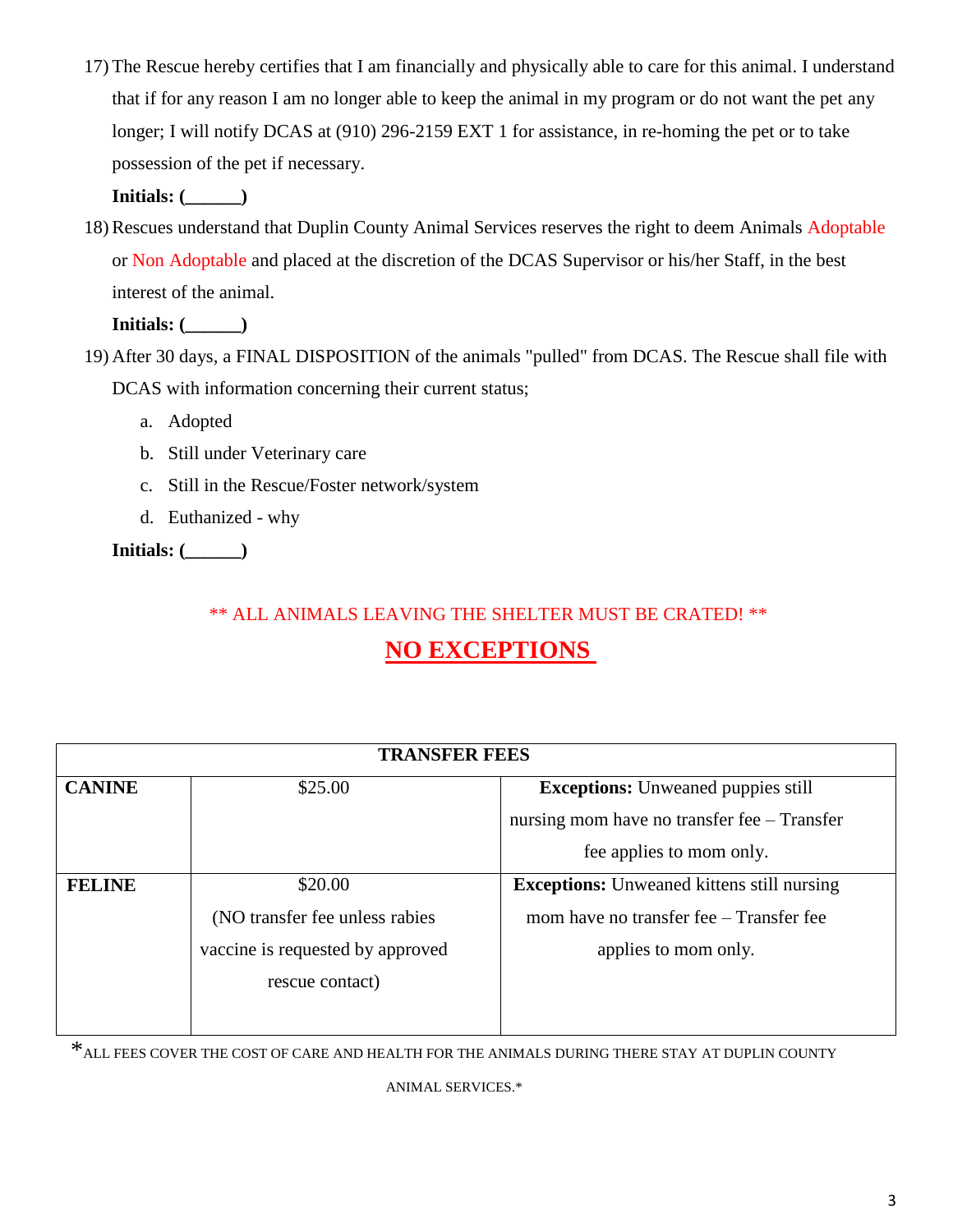## \* **THIS CONTRACT MUST BE SIGNED AND RETURNED FOR APPROVAL, ALONG WITH A WRITTEN VET REFERENCE, A COPY OF A COPY OF 501c3 FOR THE ORGANIZATION, AND A VALID GOVERNMENT ID FOR THE DIRECTOR.\***

This information will be filed with your rescue file here at DCAS and is confidential. Once requirements are met, your rescue has approval and unless something changes.

1)  $\&$  2) are not necessary to repeat for each pull as it is referring to your approved places, unless changes are made and a need for an update is necessary.

Please understand, if you fail to meet the requirements or to abide by our conditions, you will be let go from the program. We appreciate all that you do, however, we are trying to raise the standards and ensure that the animals that leave here get EVERY chance at a wonderful quality life.

# **I, \_\_\_\_\_\_\_\_\_\_\_\_\_\_\_\_\_\_\_\_\_\_\_\_ UNDERSTAND ALL OF THE REQUIREMENTS AND OBLIGATIONS LISTED ABOVE AND HEREBY AGREE TO THE CONDITIONS SET FORTH BY DUPLIN COUNTY ANIMAL SERVICES.**

**I, \_\_\_\_\_\_\_\_\_\_\_\_\_\_\_\_\_\_\_\_\_\_\_\_\_\_\_ UNDERSTAND IF I SHOULD FAIL TO MEET THIS REQUIREMENTS OR REFUSE TO COMPLY, GIVE FALSE INFORMATION, I WILL BE LET GO FROM THE RESCUE/FOSTER PROGRAM.** 

| <b>RESCUE DIRECTOR:</b>           |  |
|-----------------------------------|--|
|                                   |  |
|                                   |  |
|                                   |  |
| VETERINARIAN CONTACT INFORMATION: |  |
|                                   |  |
|                                   |  |
| PHONE NUMBER:                     |  |